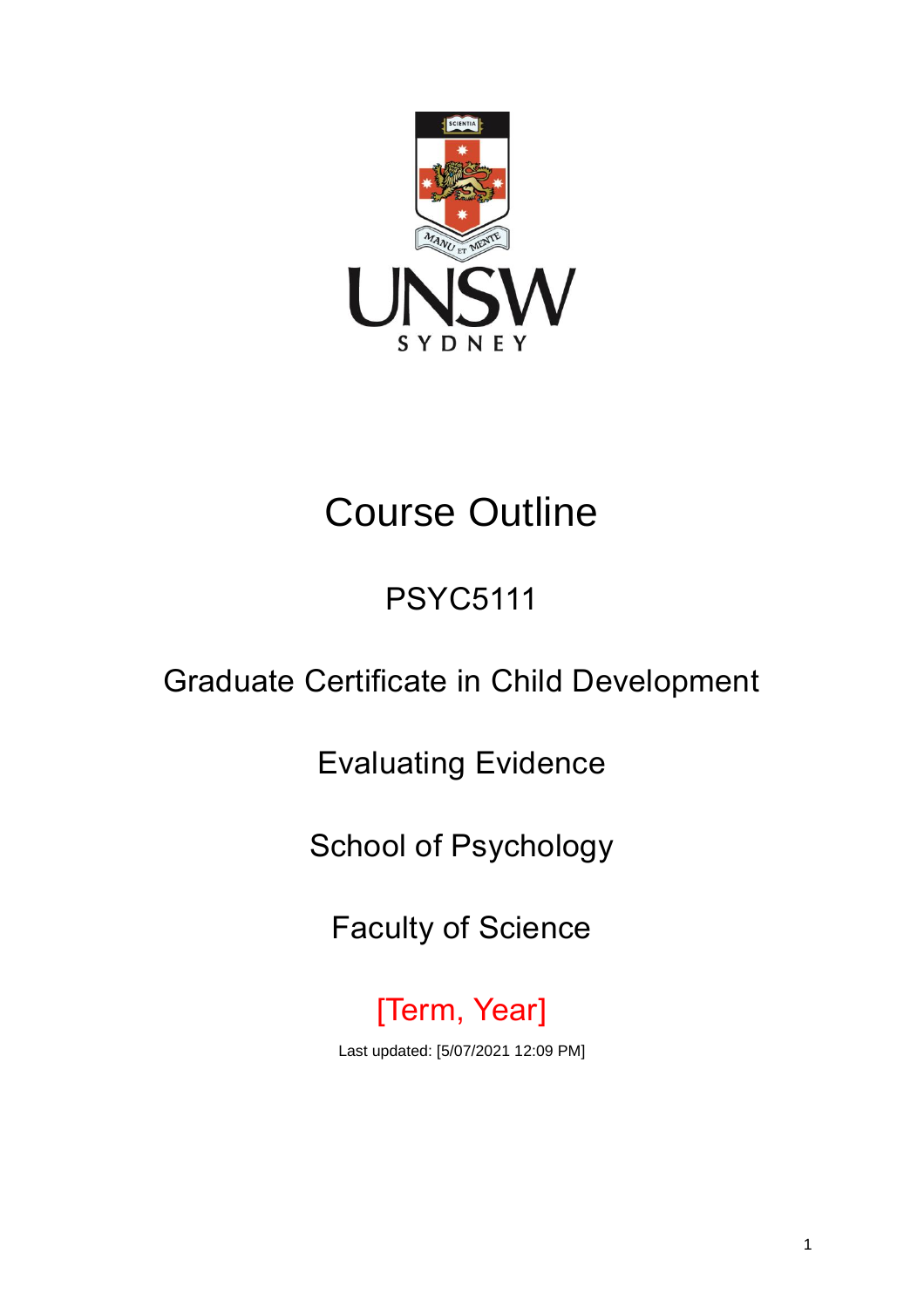## **1. Staff**

| Position           | <b>Name</b> | Email | <b>Consultation times and locations</b> | <b>Contact</b><br><b>Details</b> |
|--------------------|-------------|-------|-----------------------------------------|----------------------------------|
| Course<br>Convenor |             |       |                                         |                                  |

## **2. Course information**

| Units of credit:                     |                                                                                                           |
|--------------------------------------|-----------------------------------------------------------------------------------------------------------|
| Pre-requisite(s):                    | Program Pre-Requisite: Bachelor's degree of any kind<br>(Australian Qualification standard or equivalent) |
| <b>Teaching times and locations:</b> | 100% Online                                                                                               |

### **2.1 Course summary**

This course provides students with knowledge about the characteristics of the scientific method in general, with a particular focus on experimental methodology, experimental design, and data analysis in the behavioural sciences. It provides a comprehensive foundation in critical thinking, enabling students to understand and critically evaluate published research, and discriminate between evidence-based information and pseudoscience. This includes a background in the design and execution of empirical studies, a basic understanding of statistics and its function in scientific research, the interpretation of experimental findings, and the ability to evaluate conclusions and extrapolate their implications in broader contexts. Students will explore different methodological approaches and data collection and analytic techniques via online lectures and discussion, as well as gaining practical experience in experimental design and the critical evaluation of research. This course is appropriate for students with and without a background in science and is taught entirely online through Moodle.

### **2.2 Course aims**

This course aims to provide students with foundational knowledge about research methods and statistics in psychology. This includes: different types of research, the concepts of reliability and validity, the critical components of a good experiment, the use of descriptive statistics and the concepts of variability and probability as relevant within this context, and the function of statistics in drawing probabilistic conclusions. It aims to provide the tools necessary to develop systematic, critical, and analytical scientific thinking for its application in broader societal contexts. This includes: understanding and evaluating experimental design and basic statistical procedures, drawing defensible conclusions, assessing the validity of conclusions, and extrapolating from conclusions in order to make inferences and apply principles in other contexts.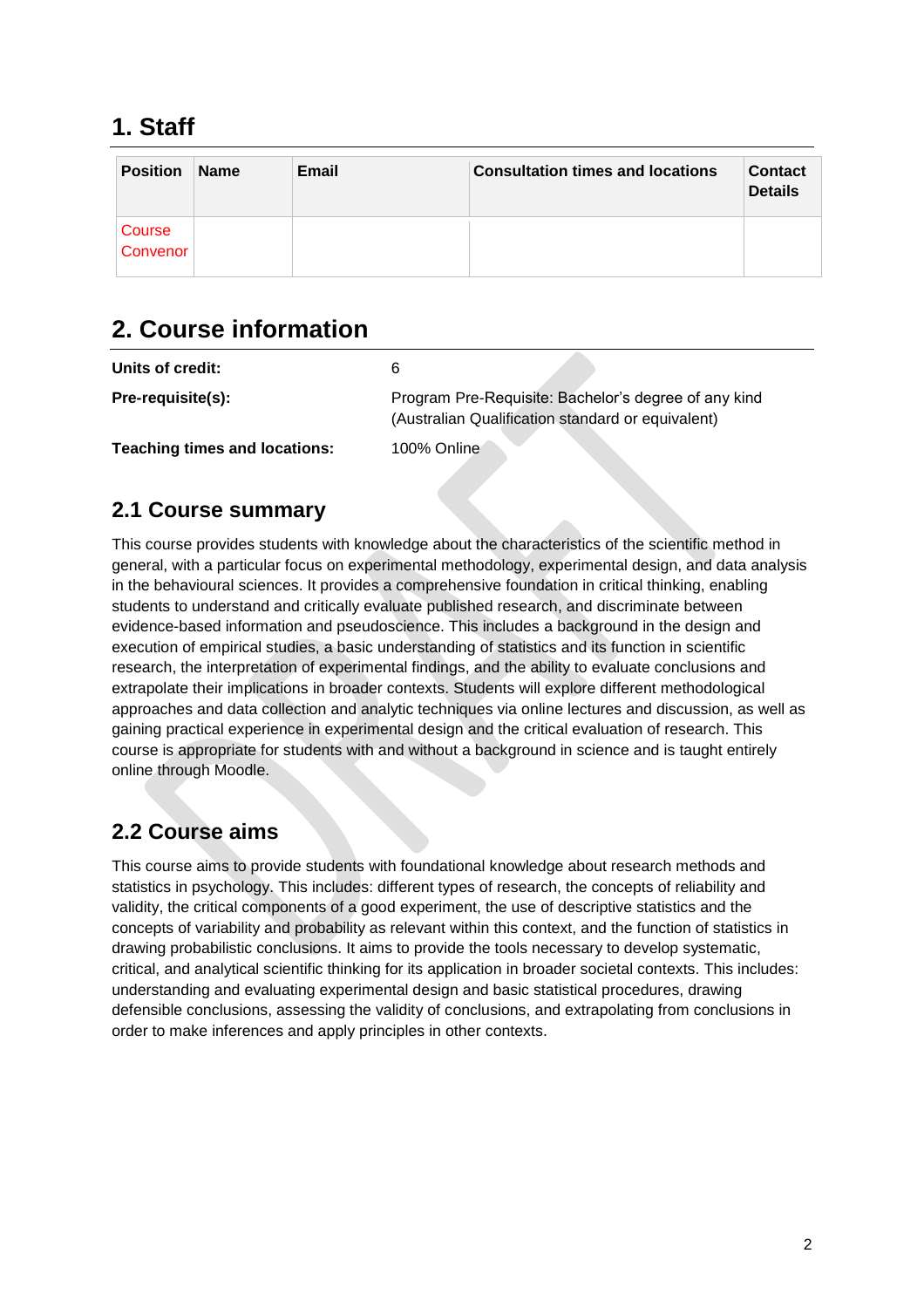### **2.3 Course learning outcomes (CLO)**

At the successful completion of this course the student should be able to:

- 1. Demonstrate knowledge and understanding of the scientific method and psychology as a scientific discipline, including the principles of evidence-based research and statistical analysis, with the ability to discriminate science from pseudoscience.
- 2. Demonstrate understanding of current research methods and statistics in behavioural sciences, with the ability to appropriately design an experiment, interpret results, and make appropriate evidence-based conclusions.
- 3. Demonstrate critical thinking skills with a focus on evidence-based research and data analysis, with the ability to apply knowledge of research methods and statistics to evaluate information based on the quality of evidence provided.
- 4. Have developed an understanding of experimental and professional ethics and values in behavioural sciences research, with the ability to reflect on values that are the underpinnings of psychology as a scientific discipline.
- 5. Have developed effective communication skills, with the ability to clearly describe and discuss the outcomes of experimental research and data analysis.
- 6. Demonstrate and apply knowledge about statistics and research methods in behavioural sciences within a broader framework, with the ability to extrapolate relevant principles and implications from research findings and apply these in socially and culturally diverse contexts.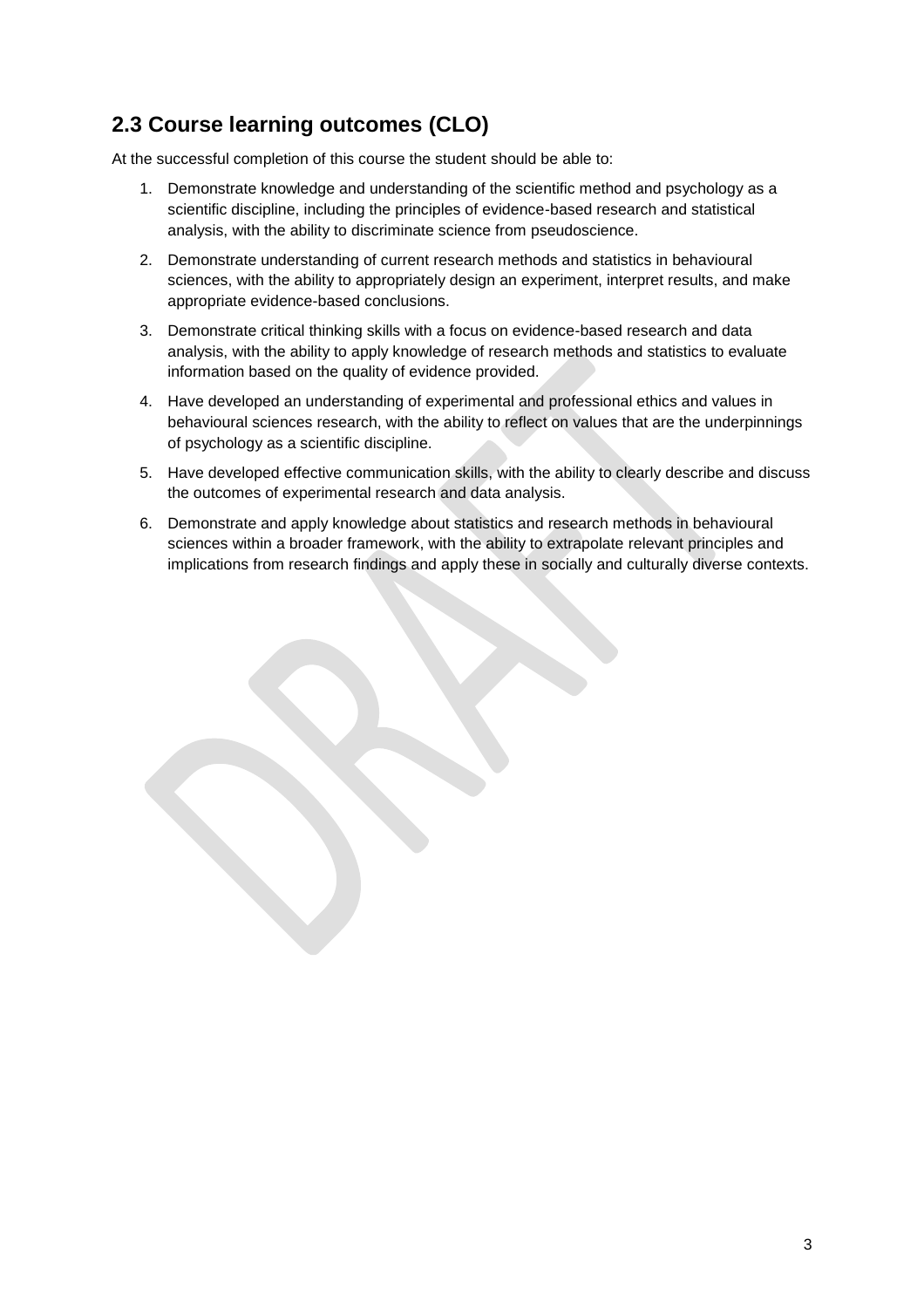## **2.4 Relationship between course and program learning outcomes and assessments.**

|            | <b>Program Learning Outcomes</b>                                                                             |                                                                                           |                                                          |                                                 |                                                       |                                              |                                                      |
|------------|--------------------------------------------------------------------------------------------------------------|-------------------------------------------------------------------------------------------|----------------------------------------------------------|-------------------------------------------------|-------------------------------------------------------|----------------------------------------------|------------------------------------------------------|
| <b>CLO</b> | 1. Knowledge                                                                                                 | 2. Research<br>Methods                                                                    | 3. Critical Thinking<br><b>Skills</b>                    | 4. Values<br>and Ethics                         | 5. Communication,<br>Interpersonal and<br>Teamwork    | 6. Application                               | <b>Assessment</b>                                    |
| 1          | Lectures<br><b>Tutorials</b><br><b>Online Activities</b><br>Readings<br>Formative<br><b>Revision Quizzes</b> | <b>Tutorials</b><br><b>Online Activities</b><br>Readings                                  | <b>Tutorials</b><br><b>Online Activities</b>             | <b>Tutorials</b><br>Online<br><b>Activities</b> | Tutorials<br>Q and A forum<br><b>Discussion Forum</b> |                                              | Quizzes<br>Article Comparison<br><b>Study Design</b> |
| 2          |                                                                                                              | Lectures<br>Tutorials<br><b>Online Activities</b><br>Formative<br><b>Revision Quizzes</b> | <b>Tutorials</b><br><b>Online Activities</b><br>Readings | <b>Tutorials</b><br>Online<br><b>Activities</b> | <b>Tutorials</b><br><b>Discussion Forum</b>           | <b>Tutorials</b><br><b>Online Activities</b> | Quizzes<br>Article Comparison<br><b>Study Design</b> |
| 3          | <b>Tutorials</b><br><b>Online Activities</b>                                                                 | <b>Tutorials</b><br><b>Online Activities</b>                                              | <b>Tutorials</b><br><b>Online Activities</b><br>Readings |                                                 |                                                       | <b>Tutorials</b>                             | Quizzes<br>Article Comparison<br><b>Study Design</b> |
| 4          | Lectures<br><b>Tutorials</b><br><b>Online Activities</b>                                                     | Tutorials<br><b>Online Activities</b>                                                     |                                                          | <b>Tutorials</b><br>Online<br><b>Activities</b> |                                                       |                                              | Article Comparison<br><b>Study Design</b>            |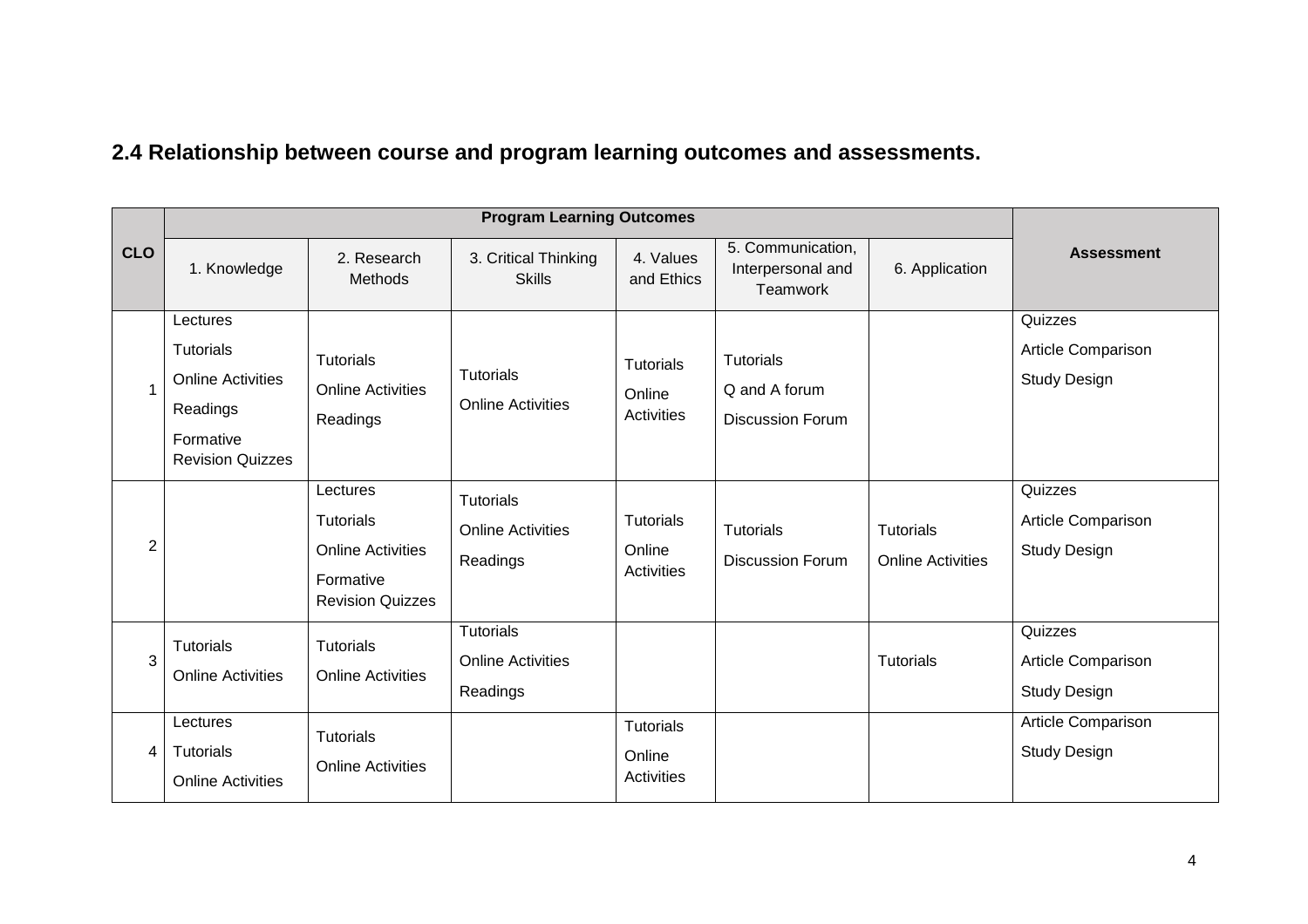|   |                                       |                                             | Discussion<br>Forum |                                                                         |                                      |                                           |
|---|---------------------------------------|---------------------------------------------|---------------------|-------------------------------------------------------------------------|--------------------------------------|-------------------------------------------|
| 5 | Tutorials<br><b>Online Activities</b> | <b>Tutorials</b><br><b>Discussion Forum</b> |                     | <b>Tutorials</b><br><b>Online Activities</b><br><b>Discussion Forum</b> | Tutorials                            | Article Comparison<br><b>Study Design</b> |
| 6 | Tutorials                             | <b>Tutorials</b>                            |                     | <b>Tutorials</b><br><b>Discussion Forum</b>                             | Tutorials<br><b>Discussion Forum</b> | Article Comparison<br><b>Study Design</b> |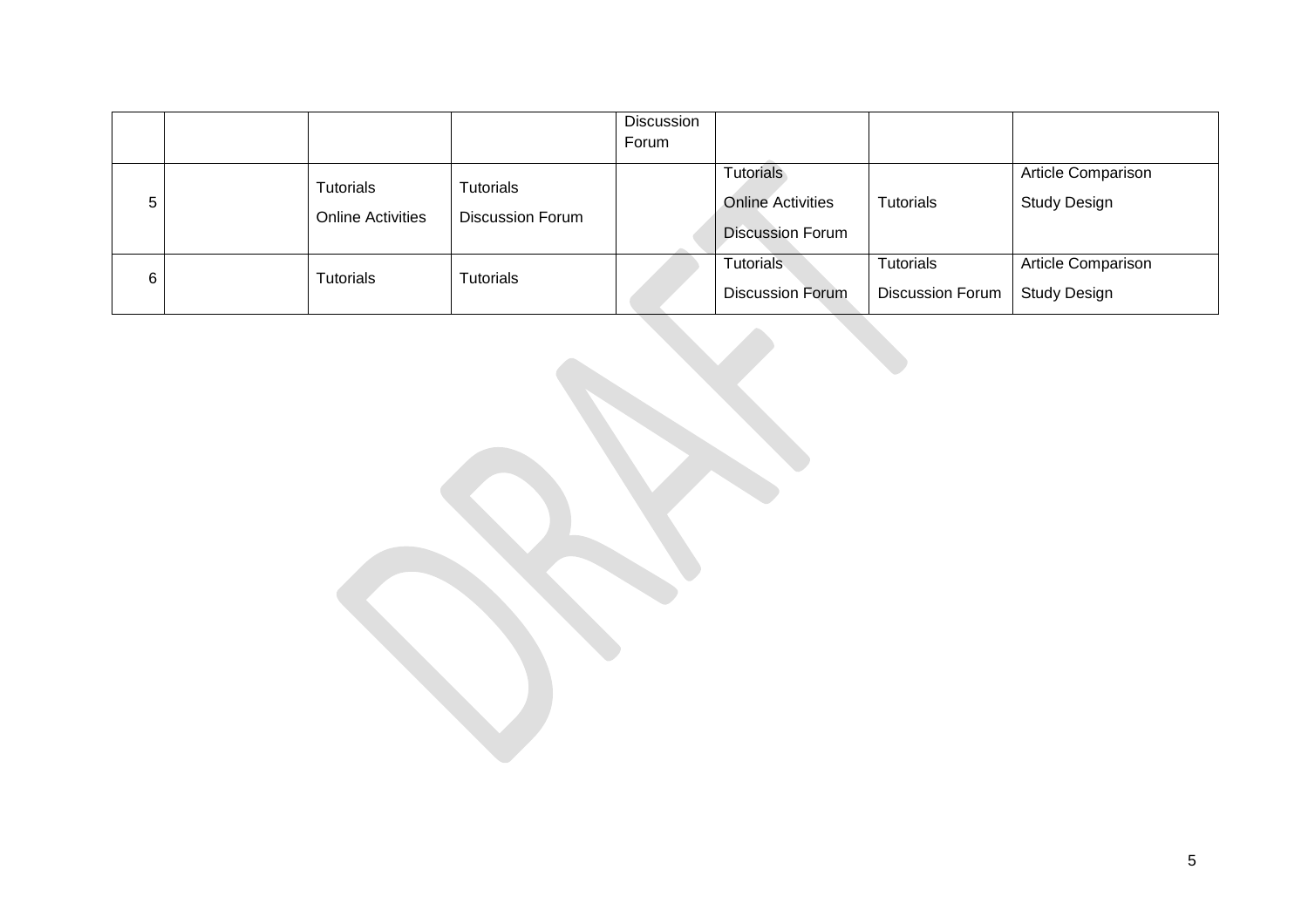## **3. Strategies and approaches to learning**

#### **3.1 Learning and teaching activities**

This is a fully online course; all materials, lectures and tutorials are delivered through Moodle.

The course web page is available through the e-learning Moodle site: [https://moodle.telt.unsw.edu.au/login/index.php.](https://moodle.telt.unsw.edu.au/login/index.php) Login with your student number and password, and follow the links to the PSYC page.

The course will be delivered over six weeks, covering six major topic areas. The major topics will be delivered in Weeks 1 to 6, with a new topic presented each week. Students are expected to engage with all materials delivered each week. There will be a combination of formative and summative assessments throughout the course. The expected level of engagement is 18-19 hours per week, including preparation for the "secured" quizzes and written assessments.

Each week students can expect the following:

**Lectures** will be digitally recorded. Links to the lecture recordings will be available on the course web page. Lecture slides will be also available on the Moodle course page. There will be 6 x 20-minute lectures covering the main concepts for each topic presented each week.

**Online Tutorials** will be held in weeks 1-6. There are six (6), two (2) hour tutorials delivered through Blackboard Collaborate on the Moodle course page each week. All tutorials will be live streamed for synchronous participation and recorded for asynchronous participation, should a student be unable to join the synchronous tutorial at the designated time. Students will be able to access the recorded tutorials for the remainder of the course. Tutorial discussions are based on lecture content and readings. In order to participate in class discussions, you will need to prepare for tutorials by reviewing the available materials.

**Online activities:** Each week there will be a range of online activities, including revision quizzes and interactive learning modules using a range of adaptive learning platforms. These activities will allow students to explore the topics of the week in greater depth and engage informative assessment and revision opportunities.

The formative topic revision quizzes available for students provide an opportunity to evaluate understanding of course material on a weekly basis. Timely completion of the weekly quizzes will assist students in gaining a clear understanding of each topic so that this knowledge can be built on in future content. **NB: These formative quizzes do not contribute to the student's final grade and are not to be confused with the "secured weekly quizzes".**

**Readings:** Each week there will be assigned readings that cover the major topic of the week. Students will need to complete the readings in order to prepare for the online tutorials. In addition, as part of this preparation students are encouraged to post one comment/discussion point on the Discussion Forum and reply to the comment of at least two other students in the course (**4.5 hours**).

**The Discussion Forum** connects students in the course and provides a platform for students to discuss of weekly content, revision, or topics of interest with each other. Regular engagement in the Discussion Forum will help students gain an understanding of the material, critique the contributions of fellow students, and help develop written communication skills.

**The Q and A Discussion Forum** provides students with an opportunity to question and clarify the concepts and ideas mentioned in the lectures. Students are strongly encouraged to engage with this forum by posting questions or comments, and reading, answering, or replying to other students' posts to enhance understanding of the content, critical thinking, and written communication skills.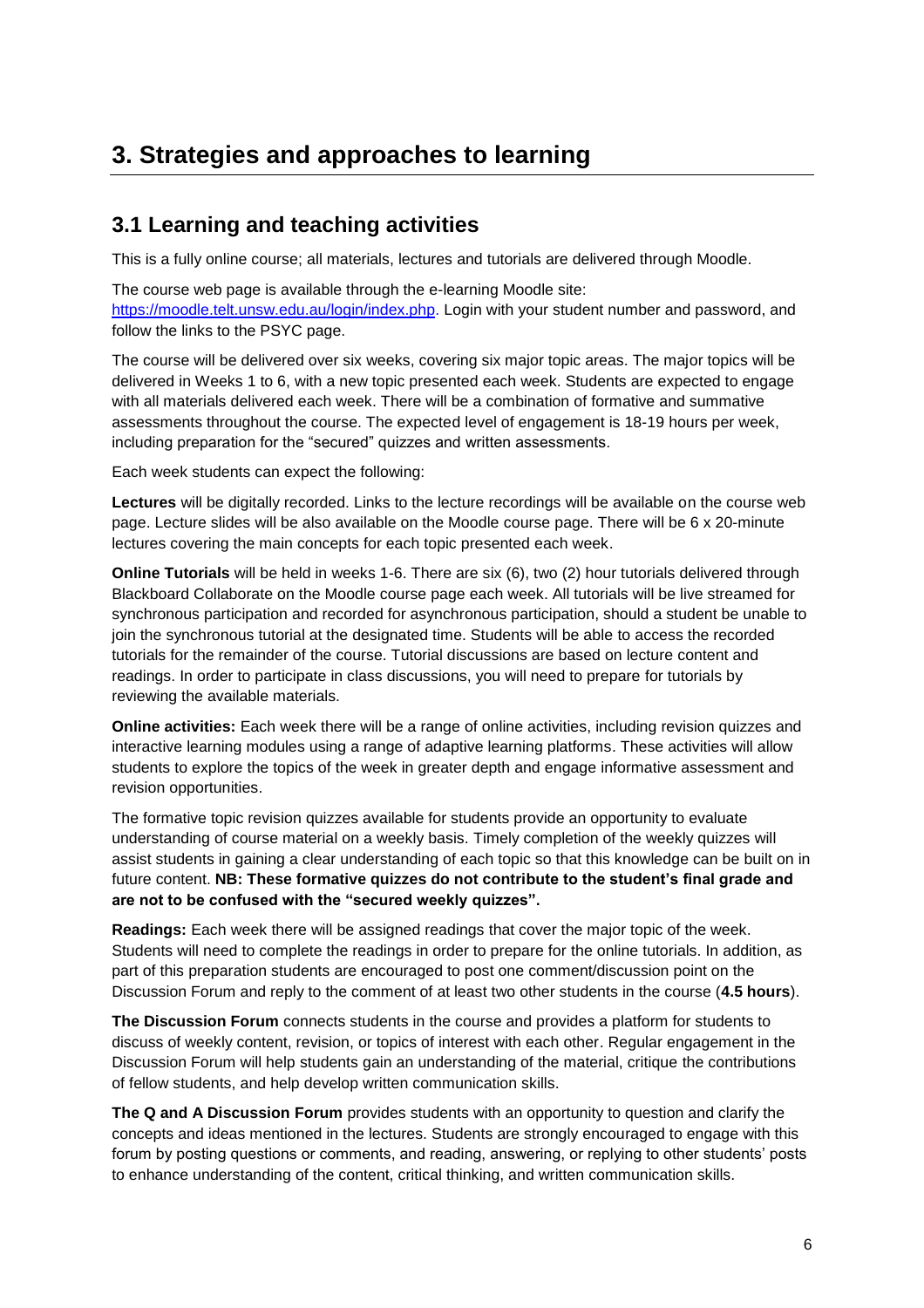#### **3.2 Expectations of students**

The course Moodle page contains lectures, tutorials, content topic materials, assessment materials, and any updated information. You are expected to check Moodle regularly. You are also expected to regularly check your UNSW email. All news and announcements will be made on the "Announcements" forum on the Moodle page and/or by email. It is the student's responsibility to check Moodle and their student emails regularly to keep up to date.

Given that the course content and all assessable components are delivered online, it is the responsibility of the student to ensure that they have access to a computer with a stable internet connection and a browser capable of handling the features of the Moodle eLearning website and any of its content. There will be no special consideration granted due to internet connection or computer issues arising from personal technical issues. If an internet disconnection takes place during an assessment/exam, there will be no way of changing a mark and marks will be allocated according to the progress that was saved. To help students establish whether or not their computer/internet access is suitable for the online exam/s, a test quiz will be available. This quiz will not contribute to final marks and can be completed multiple times in order to test computer/internet connection prior to assessments/exams.

The Moodle forum should be the first line of contact with the Course Convenor (meeting requests, personal or Equitable Learning matters can be sent by email in the first instance). Due to the online nature of the course, under no circumstances are specific exam/quiz questions/answers to be discussed online or via email. Such matters can only be discussed during in person appointments with the Course Convenor.

NOTE: THIS COURSE REQUIRES SIGNIFICANT WEEKLY ASSESSABLE ENGAGEMENT THROUGH MOODLE. Students are expected to engage with all materials delivered each week. There will be a combination of formative and summative assessments throughout the course. **The expected level of engagement is on average 18-19 hours per week** (in the 6-week term). Average engagement levels are as follows: (a) **2 hours** of engagement with the lecture content (6 x 20-minute lectures per week); (b) Tutorial attendance, **3 hours** per week including preparation for the tutorial discussion. Note we recommend that you complete the synchronous tutorial, however completion of the recorded asynchronous tutorial will also be accepted; (c) **4.5 hours** to complete the assigned activities, including revision modules; (d) **4.5 hours** to complete the assigned weekly readings that accompany the content for each lecture topic; (e) **4-5 hours** to complete the weekly assessments (secured quizzes) and prepare for the major assessments.

**Under no circumstances will employment be accepted as an excuse not to meet expectations for class participation or assessments.** Remember, the term times are very short, so it is your responsibility to ensure that you do not fall behind with the ongoing assessment demands of the course.

**Tutorial Attendance**: Attendance and participation in tutorials is compulsory. All tutorials will be delivered in an online mode through Blackboard Collaborate. Given that this is a fully online course, it is understood that some students may be unavailable at the designated live tutorial time. Therefore, students can participate in the tutorial in either a synchronous (as the tutorial is streamed live) or asynchronous (a recorded version of the tutorial) format.

NB: Engagement with online tutorials and timely completion of asynchronous online tutorials is essential in accordance with UNSW Assessment Implementation Procedure.

It is expected that students are aware of UNSW Assessment policy and understand how to apply for special consideration within the framework of the Graduate Diploma Special consideration policies and procedures if they are unable to complete an assignment/exam due to illness and/or misadventure.

Students must read the Graduate Certificate in Child Development (7419) Program Guide.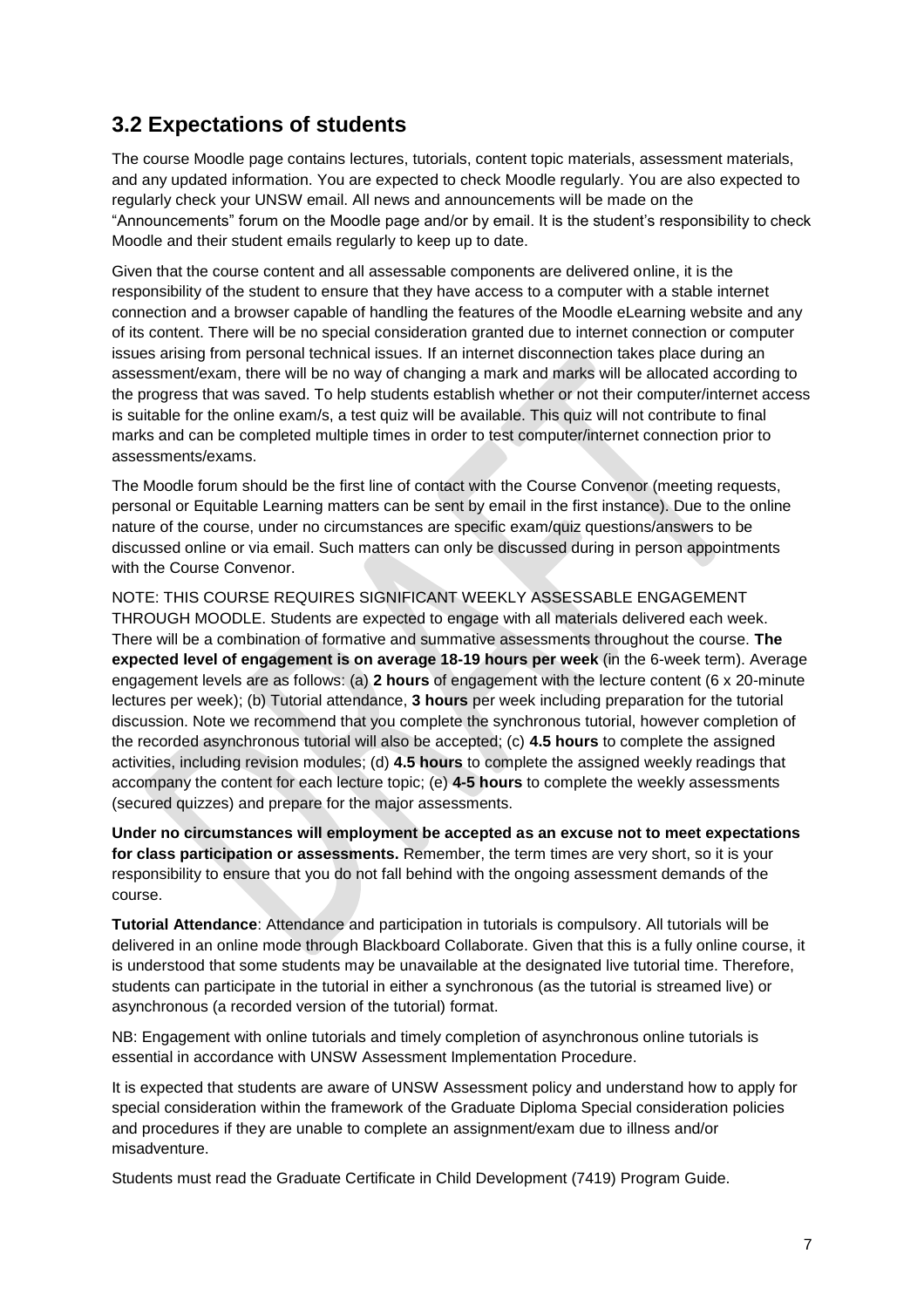#### **4. Course schedule and structure**

Each week this course typically consists of 2 hours of lecture material, 2 hours of face to face tutorials, 4.5 hours of online activities and 4.5 hours of readings. Students are expected to take an additional 4-5 hours each week of self-determined study to complete assessments and undertake exam preparation.

| <b>Week</b> | Lecture topic/s                                     | <b>Tutorial/lab topics</b> | <b>Online modules</b> | Self-determined<br>activities |
|-------------|-----------------------------------------------------|----------------------------|-----------------------|-------------------------------|
| Week 1      | Pseudoscience and the Scientific<br>Method          |                            |                       |                               |
| Week 2      | Reliability and Validity                            |                            |                       |                               |
| Week 3      | Types of Scientific Research                        |                            |                       |                               |
| Week 4      | Descriptive Statistics and Variability              |                            |                       |                               |
| Week 5      | Probability and Percentages                         |                            |                       |                               |
| Week 6      | The Function of Statistics in<br>Empirical research |                            |                       |                               |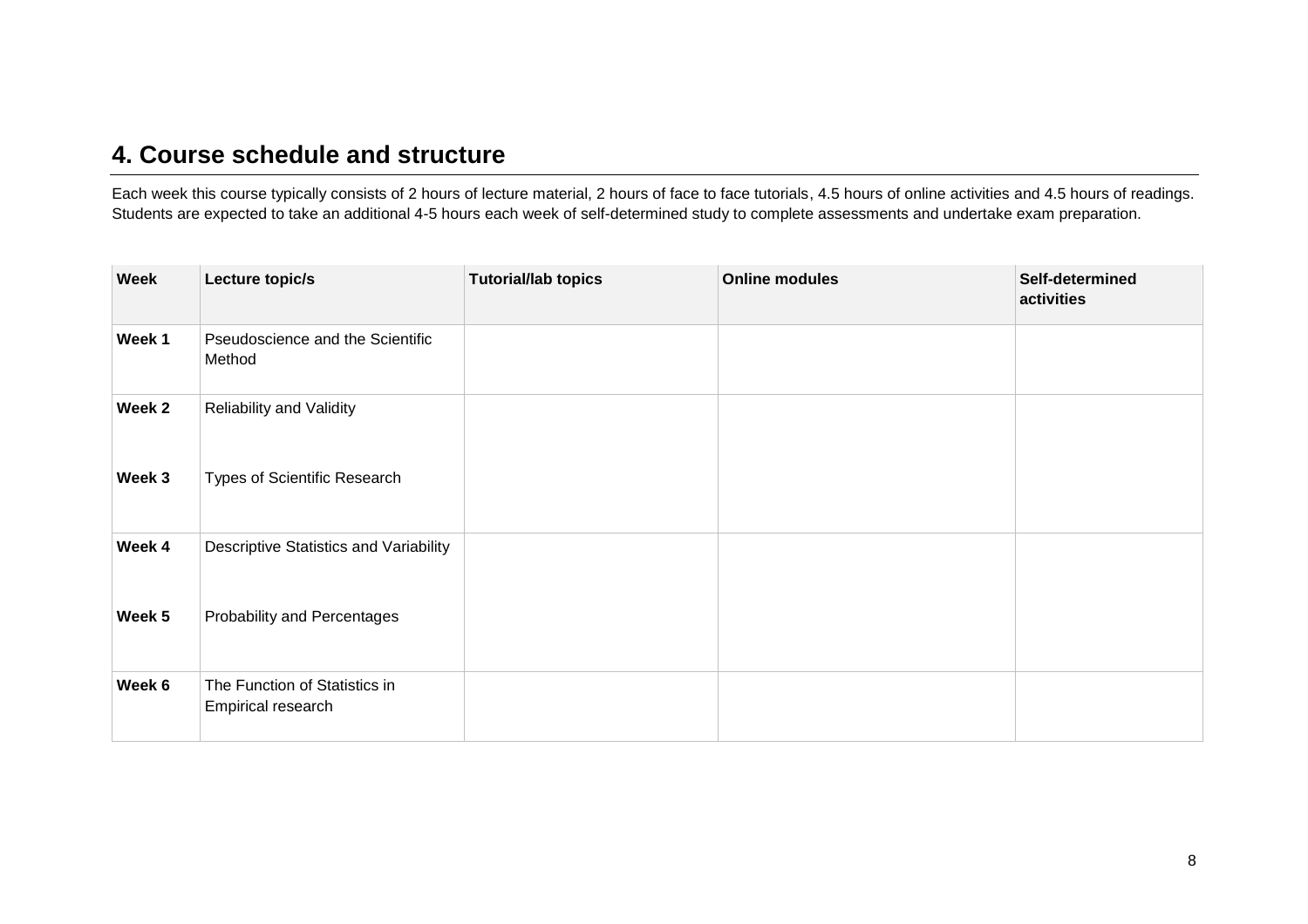## **5. Assessment**

#### **5.1 Assessment tasks**

All assessments in this course have been designed and implemented in accordance with UNSW Assessment Policy.

| <b>Assessment task</b>                                            | Length             | Weight | <b>Mark</b> | Due date                                                 |
|-------------------------------------------------------------------|--------------------|--------|-------------|----------------------------------------------------------|
| <b>Assessment 1: "Secured" Quizzes</b><br>(cumulative assessment) | 20 MCQ per<br>quiz | 50%    | 50          | Sunday 11:59pm<br>week of release<br>(Weeks 1,2,3,4,5,6) |
| <b>Assessment 2: Research vs. Media Article</b><br>Comparison     | $1000$ words       | 20%    | 100         | Sunday Week 3                                            |
| <b>Assessment 3: Research Study Design</b>                        | 1500 words         | 30%    | 100         | Sunday Week 5                                            |

**Assessment 1 "Secured" Quizzes (cumulative assessment) 50%:** Students will be required to complete 6 quizzes under official online exam conditions. These quizzes will cover the content of the lectures and readings. The quizzes will be held in weeks 1-6 and will cover content presented in the week they are released. The secured quizzes form part of a cumulative assessment; of the 6 quizzes completed, the best 5 scores will contribute towards the 50% total weighting (10% each quiz). Each quiz will comprise 20 multiple choice questions.

**Assessment 2 Research vs. Media Article Comparison 20%:** Students will be given examples of a research article and media piece (e.g. newspaper article) to critically evaluate. Through open-ended questions they will be asked to identify and describe a number of concepts presented in the research methods lectures, including: the research question and hypotheses, experimental design, independent and dependent variables, and confounding variables. Finally, they will be asked to compare and critically evaluate the conclusions drawn in media piece relative to the research article making specific reference to research methods concepts.

**Assessment 3 Research Study Design 30%:** Students work with tutors to define a research question based around a set of descriptive statistics. They will develop a research proposal for an experimental study to investigate their chosen research question. This will include an introduction to the study (in which they provide justification for the study design based on the existing descriptive data), an outline of the experimental design (aims, hypotheses, operationalised dependent and independent variables) and proposed method for data collection (procedure for group allocation, experimental manipulation, and measurement). Students will need to present and summarise the provided descriptive data as part of their justification.

**UNSW grading system:** <https://student.unsw.edu.au/grades>

**UNSW assessment policy:** <https://student.unsw.edu.au/assessment>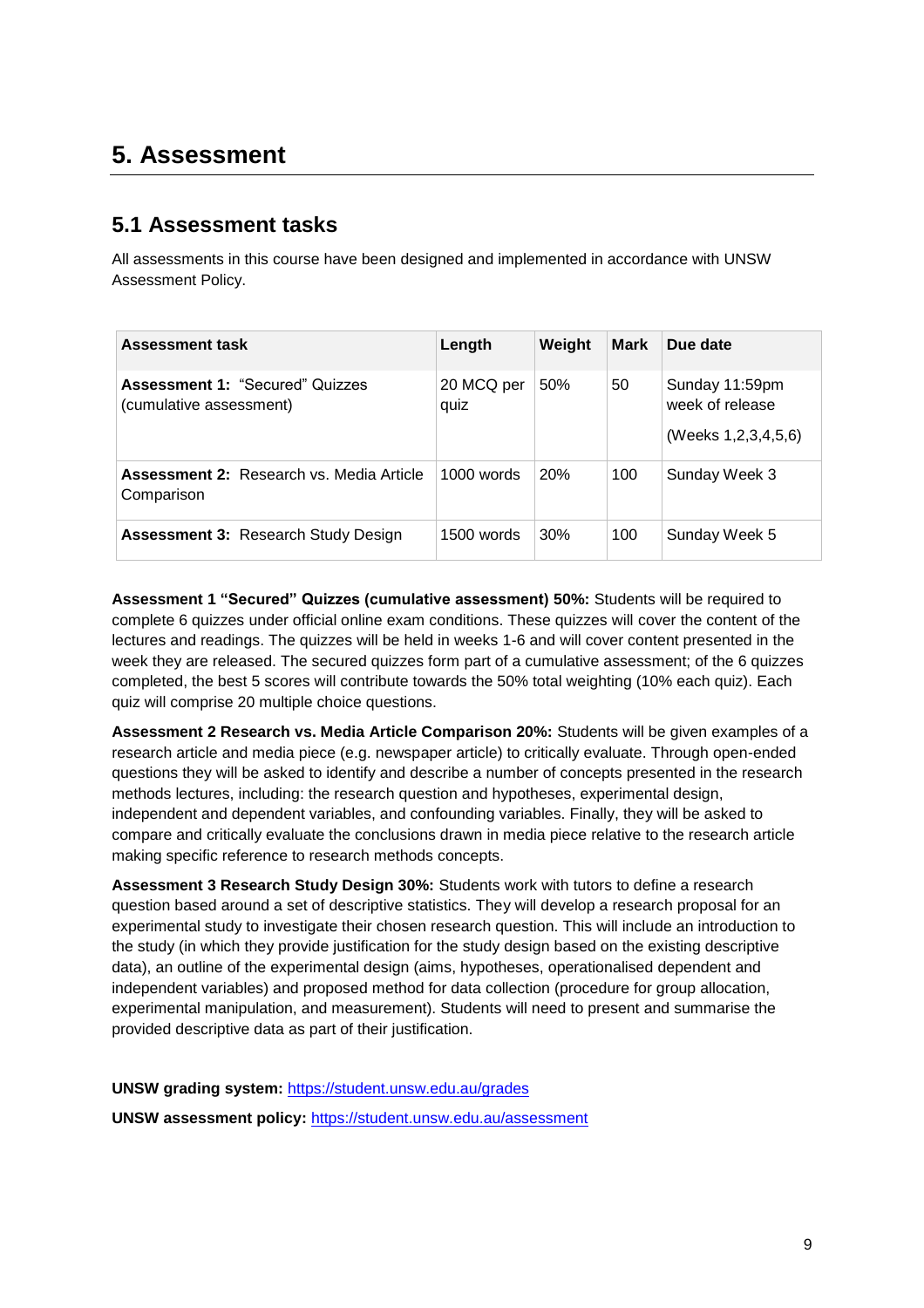#### **5.2 Assessment criteria and standards**

Further details and marking criteria for each assessment will be provided to students closer to the assessment release date (see 4.1: UNSW Assessment Design Procedure).

#### **5.3 Submission of assessment tasks**

**Written assessments:** In accordance with UNSW Assessment Policy all written pieces of assessment must be submitted online via Turnitin. No paper or emailed copies will be accepted.

**Late penalties**: deduction of marks for late submissions will be in accordance with the Graduate Certificate in Child Development assessment policy. Students will receive a penalty of 5% per day for late submissions, including weekends. For example an assessment due on Sunday and submitted on Tuesday would be considered two days late leading to a penalty of  $5\% \times 2 = 10\%$  from the total assessment mark (see: Graduate Certificate in Child Development (7419) Program Guide).

**Special Consideration:** Students who are unable to complete an assessment task by the assigned due date can apply for special consideration. Special consideration applications must be submitted through the special consideration portal available through myUNSW along with appropriate third-party supporting documentation. **NB:** *UNSW operates under a Fit to Sit/Submit rule for all assessments. If a student wishes to submit an application for special consideration for an exam or assessment, the application must be submitted prior to the start of the exam or before an assessment is submitted. If a student sits the exam/submits an assignment, they are declaring themselves well enough to do so and are unable to subsequently apply for special consideration.*

Students who have experienced significant illness or misadventure during the assessment period may be eligible. Only circumstances deemed to be outside of the student's control are eligible for special consideration (see - [https://student.unsw.edu.au/special-consideration\)](https://student.unsw.edu.au/special-consideration). In the case of take-home assessment tasks, misadventure must occur for at least 3 consecutive days during the assessment period. If approved, students may be given an extended due date to complete take-home assessments

**Alternative assessments:** there will be no alternative assessments due to the intensive nature of the course. Please refer to the Graduate Certificate in Child Development (7419) Program Guide for policies and procedures relating to misadventure.

**Supplementary examinations:** Students may apply for a supplementary exam, providing that this is not an ongoing issue. If students are unable to engage in all aspects of the course for two weeks or longer, the will be required to submit an application to withdraw from the course without penalty. Please refer to the Graduate Certificate in Child Development (7419) Program Guide for policies and procedures relating to misadventure.

#### **5.4. Feedback on assessment**

Feedback on all pieces of assessment in this course will be provided in accordance with UNSW Assessment Policy.

| <b>Assessment</b>          | When             | Who      | Where     | <b>How</b> |
|----------------------------|------------------|----------|-----------|------------|
| "Secured" Quizzes          | Monday following | Course   | Gradebook | Moodle     |
| (cumulative assessment)    | quiz submission  | Convenor |           |            |
| Research vs. Media Article | Sunday Week 4    | Course   | Gradebook | Moodle     |
| Comparison                 |                  | Convenor |           |            |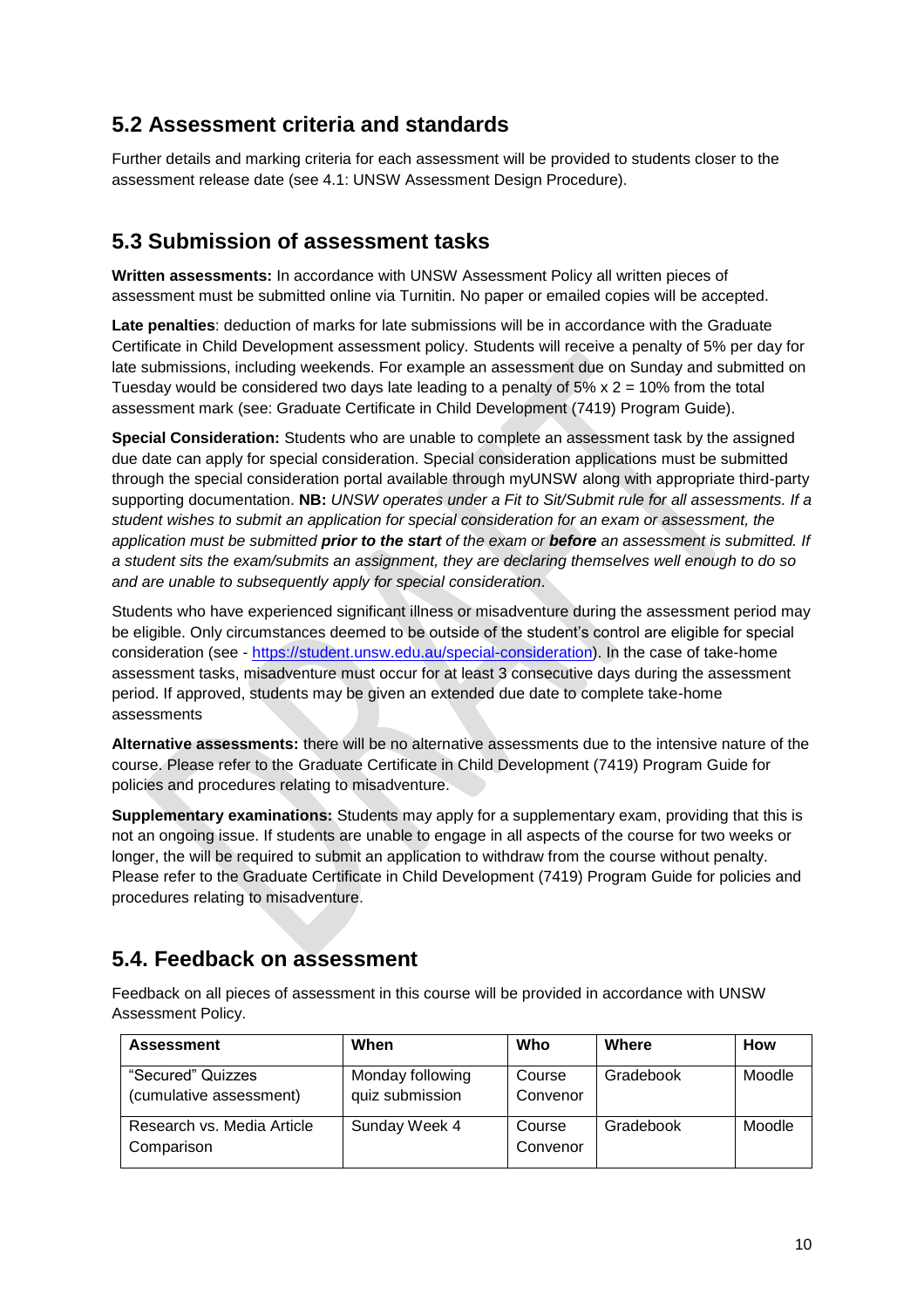| Research Study Design | 10 working days after   Course |          | Gradebook | Moodle |
|-----------------------|--------------------------------|----------|-----------|--------|
|                       | due date                       | Convenor |           |        |

## **6. Academic integrity, referencing and plagiarism**

The APA (6<sup>th</sup> or 7<sup>th</sup> edition) referencing style is to be adopted in this course. Students should consult the publication manual itself (rather than third party interpretations of it) in order to properly adhere to APA style conventions. Students do not need to purchase a copy of the manual, it is available in the library or online. This resource is used by assessment markers and should be the only resource used by students to ensure they adopt this style appropriately:

#### **[APA 7th edition.](http://www.apastyle.org/manual/index.aspx)**

l

**Referencing** is a way of acknowledging the sources of information that you use to research your assignments. You need to provide a reference whenever you draw on someone else's words, ideas or research. Not referencing other people's work can constitute plagiarism.

Further information about referencing styles can be located at <https://student.unsw.edu.au/referencing>

**Academic integrity** is fundamental to success at university. Academic integrity can be defined as a commitment to six fundamental values in academic pursuits**:** honesty, trust, fairness, respect, responsibility and courage.*<sup>1</sup>* At UNSW, this means that your work must be your own, and others' ideas should be appropriately acknowledged. If you don't follow these rules, plagiarism may be detected in your work.

Further information about academic integrity and **plagiarism** can be located at:

- The *Current Students* site <https://student.unsw.edu.au/plagiarism>*,* and
- The *ELISE* training site <http://subjectguides.library.unsw.edu.au/elise>

The *Conduct and Integrity Unit* provides further resources to assist you to understand your conduct obligations as a student: [https://student.unsw.edu.au/conduct.](https://student.unsw.edu.au/conduct)

## **7. Readings and resources**

| <b>Textbook</b>                   | No set textbook                                        |
|-----------------------------------|--------------------------------------------------------|
| <b>Course information</b>         | Available on Moodle                                    |
| <b>Required readings</b>          | Graduate Certificate in Child Development (7419) Guide |
| <b>Recommended internet sites</b> | <b>UNSW Library</b>                                    |
|                                   | <b>UNSW Learning Centre</b>                            |
|                                   | <b>ELISE</b>                                           |
|                                   | <b>Turnitin</b>                                        |
|                                   | <b>Student Code of Conduct</b>                         |
|                                   | Policy concerning academic honesty                     |
|                                   | <b>Email policy</b>                                    |

 $^{\text{1}}$  International Center for Academic Integrity, 'The Fundamental Values of Academic Integrity', T. Fishman (ed), Clemson University, 2013.